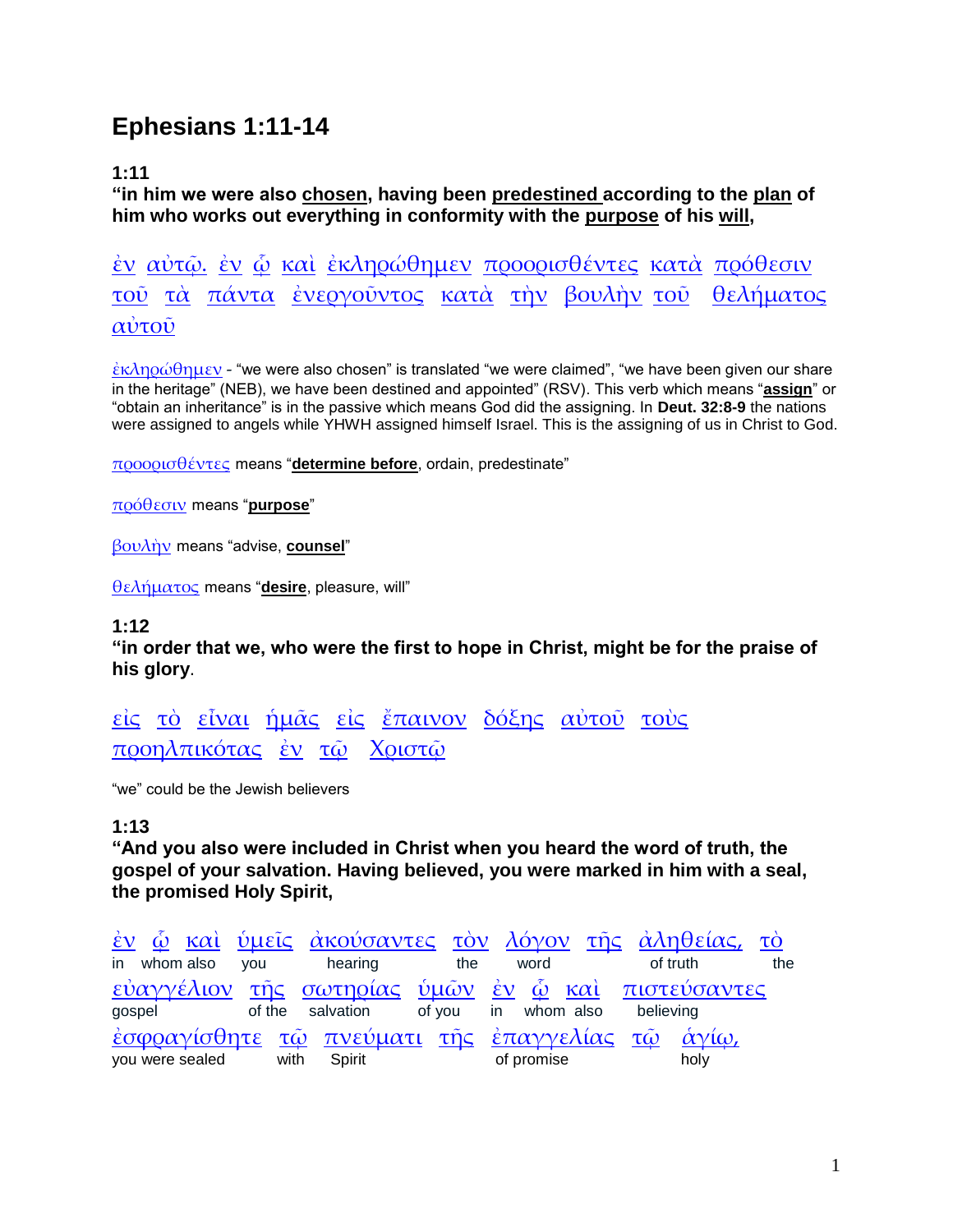"you" could then be the Gentile believers. That makes this a letter to the Gentiles concerning the salvation that has come to them through the Jewish Messiah.

Consider: Peter at Cornelius' house (Acts 11:15), the Jerusalem church, and then the Antioch church.

2 Corinthians 1:22 – the anointing, the seal and the guarantee

Acts 19:2 – Paul asks the disciples at Ephesus

Romans 8:9 – the promise or promised Holy Spirit indicates that his coming was promised but that his coming is a promise of future glory.

Ephesians 4:30 – sealed for the day of redemption

This is all in line with verses 1:9-10

#### **International Standard Version**

You, too, have heard the word of truth, the gospel of your salvation. When you believed in the Messiah, you were **sealed** with the promised Holy Spirit,

#### **[New American Standard Bible](http://nasb.scripturetext.com/ephesians/1.htm)**

In Him, you also, after listening to the message of truth, the gospel of your salvation-having also believed, you were **sealed** in Him with the Holy Spirit of promise,

#### **[GOD'S WORD Translation](http://gwt.scripturetext.com/ephesians/1.htm)**

You heard and believed the message of truth, the Good News that he has saved you. In him you were **sealed** with the Holy Spirit whom he promised.

#### **[King James Bible](http://kingjbible.com/ephesians/1.htm)**

In whom ye also trusted, after that ye heard the word of truth, the gospel of your salvation: in whom also after that ye believed, ye were **sealed** with that holy Spirit of promise,

#### **[American King James Version](http://kjv.us/ephesians/1.htm)**

In whom you also trusted, after that you heard the word of truth, the gospel of your salvation: in whom also after that you believed, you were **sealed** with that holy Spirit of promise,

#### **[American Standard Version](http://asvbible.com/ephesians/1.htm)**

in whom ye also, having heard the word of the truth, the gospel of your salvation,-- in whom, having also believed, ye were **sealed** with the Holy Spirit of promise,

#### **[Bible in Basic English](http://basicenglishbible.com/ephesians/1.htm)**

In whom you, having been given the true word, the good news of your salvation, and through your faith in him, were given the **sign** of the Holy Spirit of hope,

#### **[Douay-Rheims Bible](http://drb.scripturetext.com/ephesians/1.htm)**

In whom you also, after you had heard the word of truth, (the gospel of your salvation;) in whom also believing, you were **signed** with the holy Spirit of promise,

#### **[Darby Bible Translation](http://darbybible.com/ephesians/1.htm)**

in whom ye also have trusted, having heard the word of the truth, the glad tidings of your